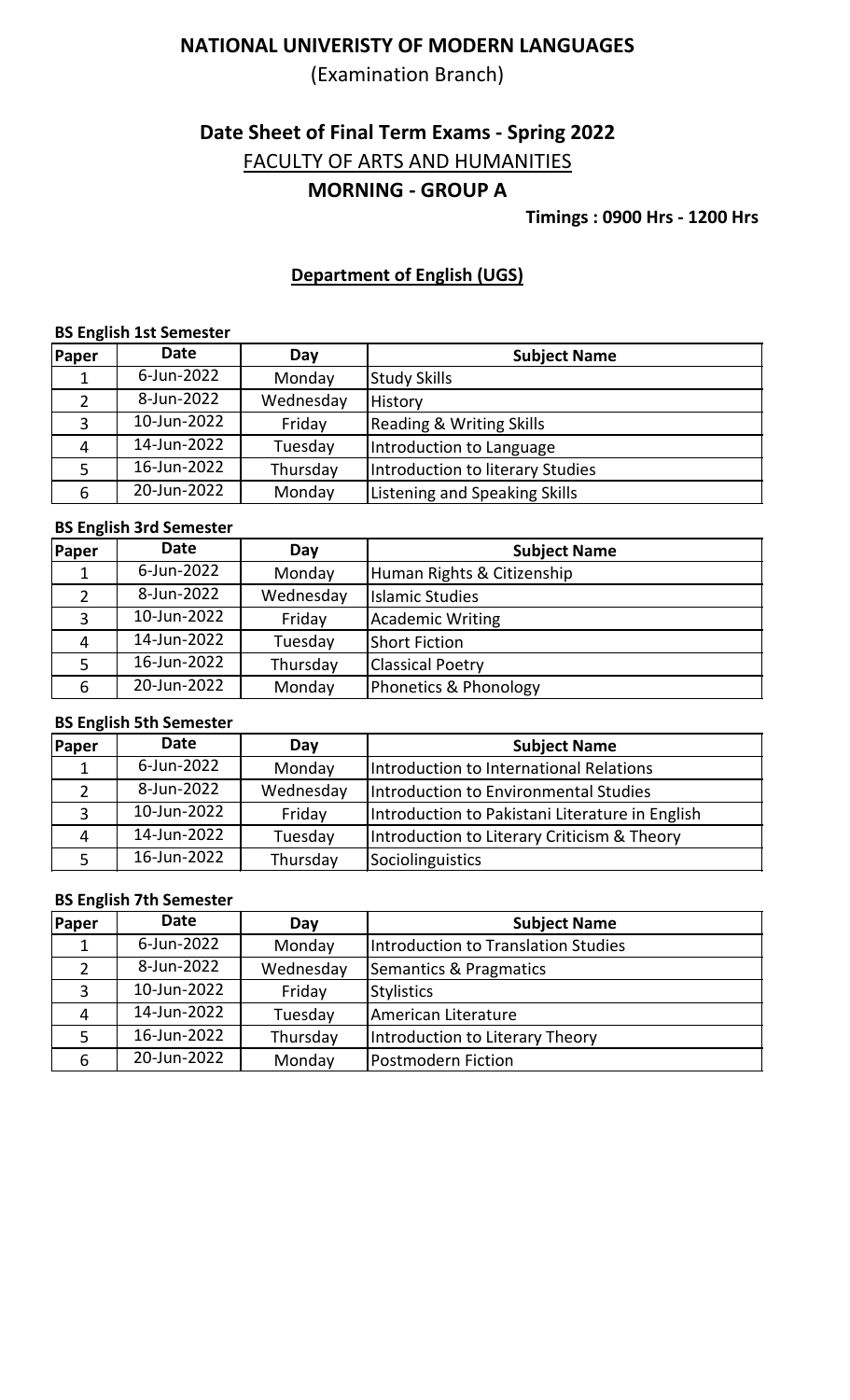(Examination Branch)

# **Date Sheet of Final Term Exams - Spring 2022**

FACULTY OF ARTS AND HUMANITIES

## **MORNING - GROUP B**

### **Timings : 0900 Hrs - 1200 Hrs**

### **Department of English (UGS)**

#### **BS English 2nd Semester**

| Paper | <b>Date</b> | Day       | <b>Subject Name</b>                          |
|-------|-------------|-----------|----------------------------------------------|
|       | 7-Jun-2022  | Tuesday   | <b>Classical &amp; Renaissance Drama</b>     |
|       | 9-Jun-2022  | Thursday  | <b>Communication and Presentation Skills</b> |
| 3     | 13-Jun-2022 | Monday    | <b>Composition and Writing Skills</b>        |
| 4     | 15-Jun-2022 | Wednesday | <b>General Linguistics</b>                   |
| 5     | 17-Jun-2022 | Friday    | Pakistan Studies                             |
| 6     | 21-Jun-2022 | Tuesday   | Introduction to IT Skills                    |

#### **BS English 4th Semester**

| Paper              | Date        | Day       | <b>Subject Name</b>                  |
|--------------------|-------------|-----------|--------------------------------------|
|                    | 7-Jun-2022  | Tuesday   | <b>Entrepreneurship</b>              |
|                    | 9-Jun-2022  | Thursday  | Introduction to Research Methodology |
|                    | 13-Jun-2022 | Monday    | Novel (18th & 19th Century)          |
| $\mathbf{\Lambda}$ | 15-Jun-2022 | Wednesday | Literary Prose                       |
| 5.                 | 17-Jun-2022 | Friday    | <b>Romantic and Victorian Poetry</b> |

#### **BS English 6th Semester**

| Paper | Date        | Day       | <b>Subject Name</b>                |
|-------|-------------|-----------|------------------------------------|
|       | 7-Jun-2022  | Tuesday   | <b>Islamic History and Culture</b> |
|       | 9-Jun-2022  | Thursday  | <b>Modern Poetry</b>               |
|       | 13-Jun-2022 | Monday    | Modern Drama                       |
| 4     | 15-Jun-2022 | Wednesday | Modern Novel                       |
|       | 17-Jun-2022 | Friday    | <b>Grammar and Syntax</b>          |

#### **BS English 8th Semester**

| Paper | <b>Date</b>               | Day       | <b>Subject Name</b>              |
|-------|---------------------------|-----------|----------------------------------|
|       | 7-Jun-2022                | Tuesday   | <b>Popular Fiction</b>           |
|       | 9-Jun-2022                | Thursday  | Psycholinguistics                |
|       | $\overline{13}$ -Jun-2022 | Monday    | TEFL                             |
| 4     | 15-Jun-2022               | Wednesday | Postcolonial Literature          |
| 5     | 17-Jun-2022               | Friday    | <b>Discourse Studies</b>         |
| 6     | 21-Jun-2022               | Tuesday   | Introduction to Women's Writings |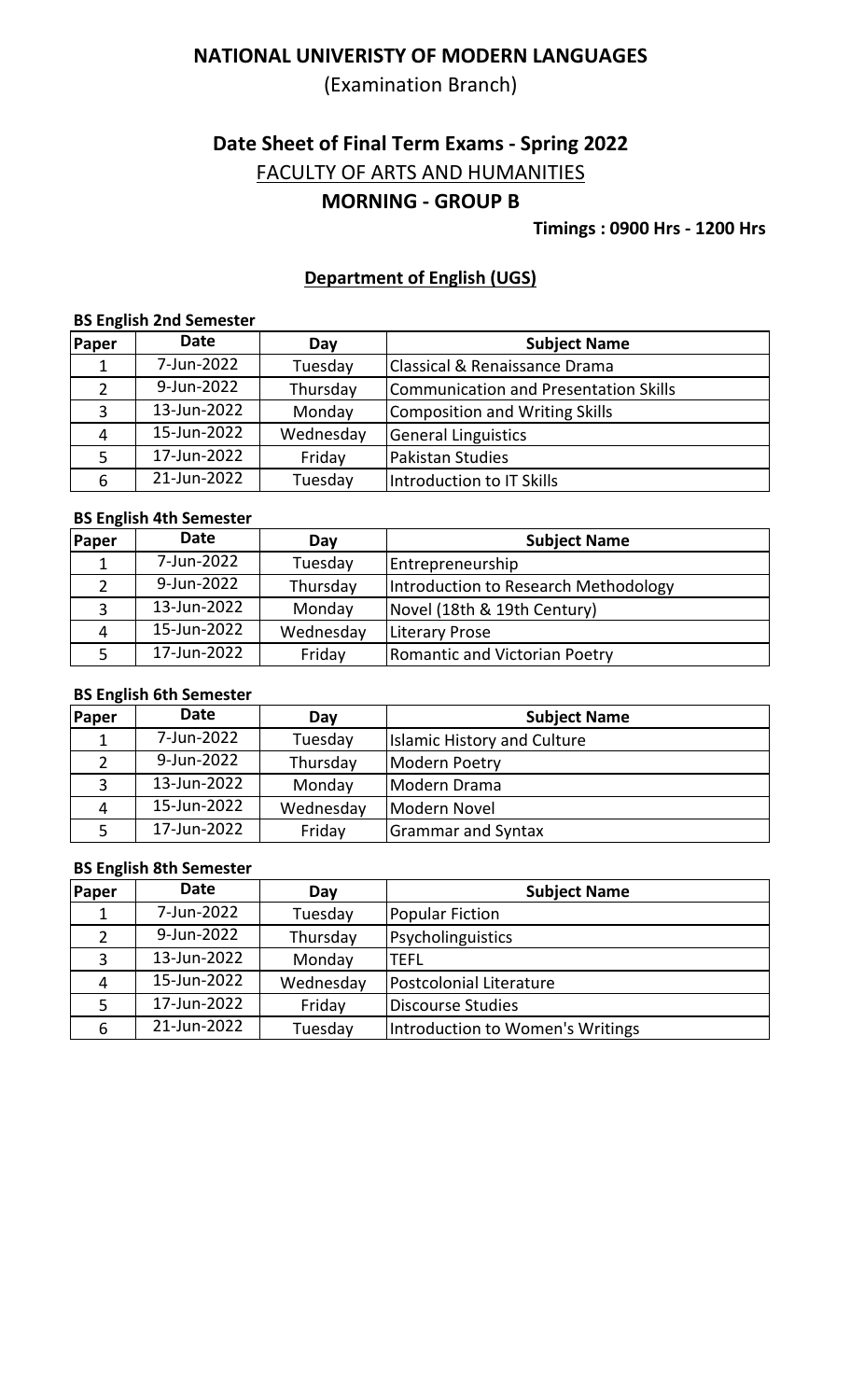(Examination Branch)

# **Date Sheet of Final Term Exams - Spring 2022**

FACULTY OF ARTS AND HUMANITIES

## **AFTERNOON - GROUP A**

**Timings : 1530 Hrs - 1830 Hrs**

### **Department of English (UGS)**

#### **BS English 1st Semester**

| Paper | <b>Date</b> | Day       | <b>Subject Name</b>                 |
|-------|-------------|-----------|-------------------------------------|
|       | 6-Jun-2022  | Monday    | <b>Study Skills</b>                 |
| 2     | 8-Jun-2022  | Wednesday | History                             |
| 3     | 10-Jun-2022 | Friday    | <b>Reading &amp; Writing Skills</b> |
| 4     | 14-Jun-2022 | Tuesday   | Introduction to Language            |
|       | 16-Jun-2022 | Thursday  | Introduction to literary Studies    |
| 6     | 20-Jun-2022 | Monday    | Listening and Speaking Skills       |

#### **BS English 3rd Semester**

| <b>Paper</b> | <b>Date</b> | Day       | <b>Subject Name</b>        |
|--------------|-------------|-----------|----------------------------|
|              | 6-Jun-2022  | Monday    | Human Rights & Citizenship |
|              | 8-Jun-2022  | Wednesday | <b>Islamic Studies</b>     |
| 3            | 10-Jun-2022 | Friday    | <b>Academic Writing</b>    |
| 4            | 14-Jun-2022 | Tuesday   | <b>Short Fiction</b>       |
| 5            | 16-Jun-2022 | Thursday  | <b>Classical Poetry</b>    |
| 6            | 20-Jun-2022 | Monday    | Phonetics & Phonology      |

#### **BS English 5th Semester**

| Paper | <b>Date</b> | Day       | <b>Subject Name</b>                             |
|-------|-------------|-----------|-------------------------------------------------|
|       | 6-Jun-2022  | Monday    | Introduction to International Relations         |
|       | 8-Jun-2022  | Wednesday | Introduction to Environmental Studies           |
| 3     | 10-Jun-2022 | Friday    | Introduction to Pakistani Literature in English |
|       | 14-Jun-2022 | Tuesday   | Introduction to Literary Criticism & Theory     |
|       | 16-Jun-2022 | Thursday  | Sociolinguistics                                |

#### **BS English 7th Semester**

| Paper | Date        | Day       | <b>Subject Name</b>                 |
|-------|-------------|-----------|-------------------------------------|
|       | 6-Jun-2022  | Monday    | Introduction to Translation Studies |
|       | 8-Jun-2022  | Wednesday | Semantics & Pragmatics              |
| Э     | 10-Jun-2022 | Friday    | Stylistics                          |
|       | 14-Jun-2022 | Tuesday   | American Literature                 |
|       | 16-Jun-2022 | Thursday  | Introduction to Literary Theory     |
| 6     | 20-Jun-2022 | Monday    | Postmodern Fiction                  |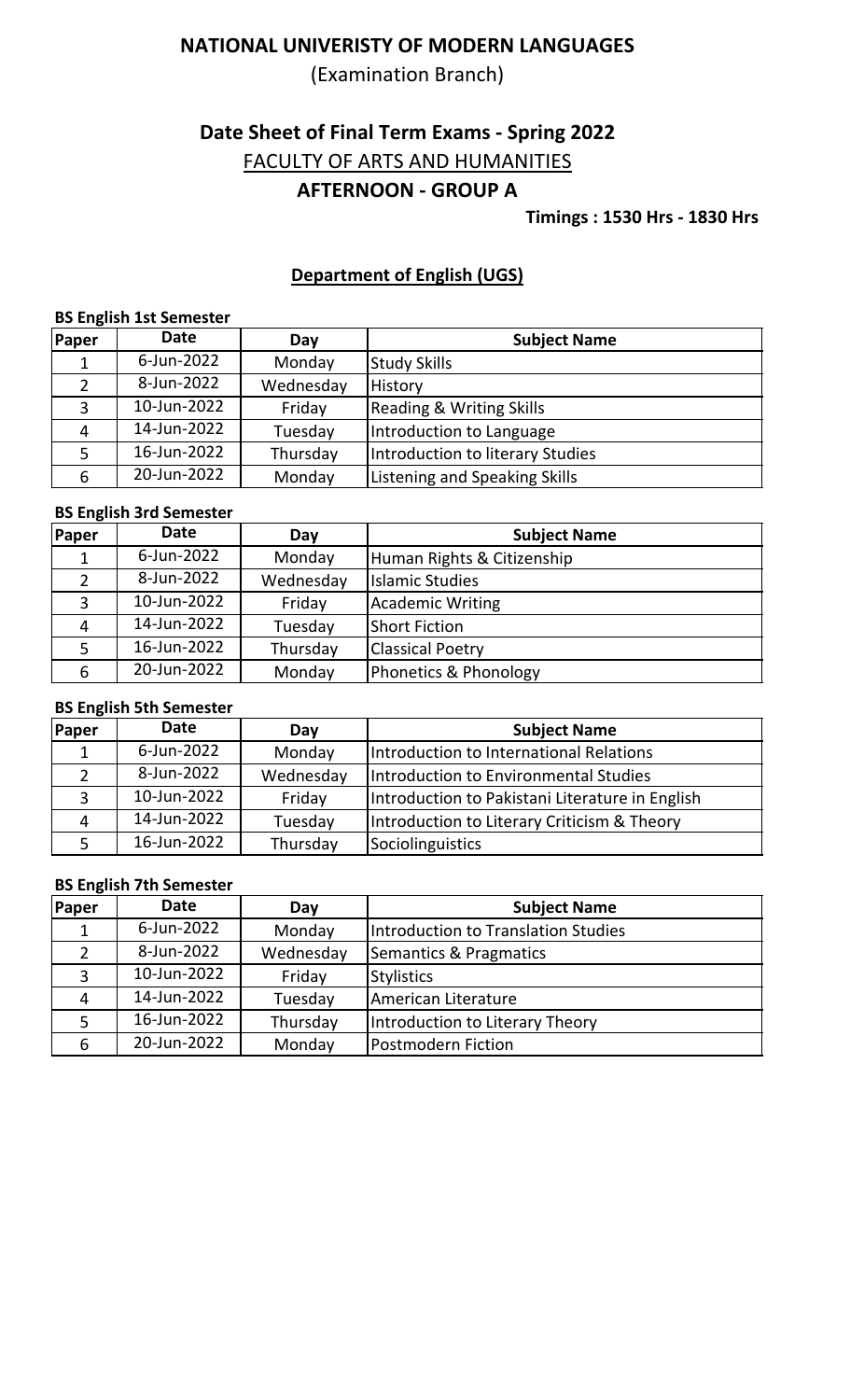(Examination Branch)

# **Date Sheet of Final Term Exams - Spring 2022**

FACULTY OF ARTS AND HUMANITIES

## **AFTERNOON - GROUP B**

**Timings : 1530 Hrs - 1830 Hrs**

## **Department of English (UGS)**

### **BS English 2nd Semester**

| Paper | <b>Date</b> | Day       | <b>Subject Name</b>                          |
|-------|-------------|-----------|----------------------------------------------|
|       | 7-Jun-2022  | Tuesday   | <b>Classical &amp; Renaissance Drama</b>     |
| 2     | 9-Jun-2022  | Thursday  | <b>Communication and Presentation Skills</b> |
| 3     | 13-Jun-2022 | Monday    | <b>Composition and Writing Skills</b>        |
| 4     | 15-Jun-2022 | Wednesday | <b>General Linguistics</b>                   |
|       | 17-Jun-2022 | Friday    | Pakistan Studies                             |
| 6     | 21-Jun-2022 | Tuesday   | Introduction to IT Skills                    |

### **BS English 4th Semester**

| <b>Paper</b> | <b>Date</b> | Day       | <b>Subject Name</b>                  |
|--------------|-------------|-----------|--------------------------------------|
|              | 7-Jun-2022  | Tuesday   | <b>Entrepreneurship</b>              |
|              | 9-Jun-2022  | Thursday  | Introduction to Research Methodology |
| 3            | 13-Jun-2022 | Monday    | Novel (18th & 19th Century)          |
| 4            | 15-Jun-2022 | Wednesday | <b>Literary Prose</b>                |
|              | 17-Jun-2022 | Friday    | <b>Romantic and Victorian Poetry</b> |

#### **BS English 6th Semester**

| Paper | <b>Date</b> | Day       | <b>Subject Name</b>                |
|-------|-------------|-----------|------------------------------------|
|       | 7-Jun-2022  | Tuesday   | <b>Islamic History and Culture</b> |
|       | 9-Jun-2022  | Thursday  | Modern Poetry                      |
| 3     | 13-Jun-2022 | Monday    | Modern Drama                       |
| 4     | 15-Jun-2022 | Wednesday | Modern Novel                       |
|       | 17-Jun-2022 | Friday    | <b>Grammar and Syntax</b>          |

#### **BS English 8th Semester**

| Paper | <b>Date</b> | Day       | <b>Subject Name</b>              |
|-------|-------------|-----------|----------------------------------|
|       | 7-Jun-2022  | Tuesday   | Popular Fiction                  |
|       | 9-Jun-2022  | Thursday  | Psycholinguistics                |
| 3     | 13-Jun-2022 | Monday    | <b>TEFL</b>                      |
| 4     | 15-Jun-2022 | Wednesday | Postcolonial Literature          |
|       | 17-Jun-2022 | Friday    | <b>Discourse Studies</b>         |
| 6     | 21-Jun-2022 | Tuesday   | Introduction to Women's Writings |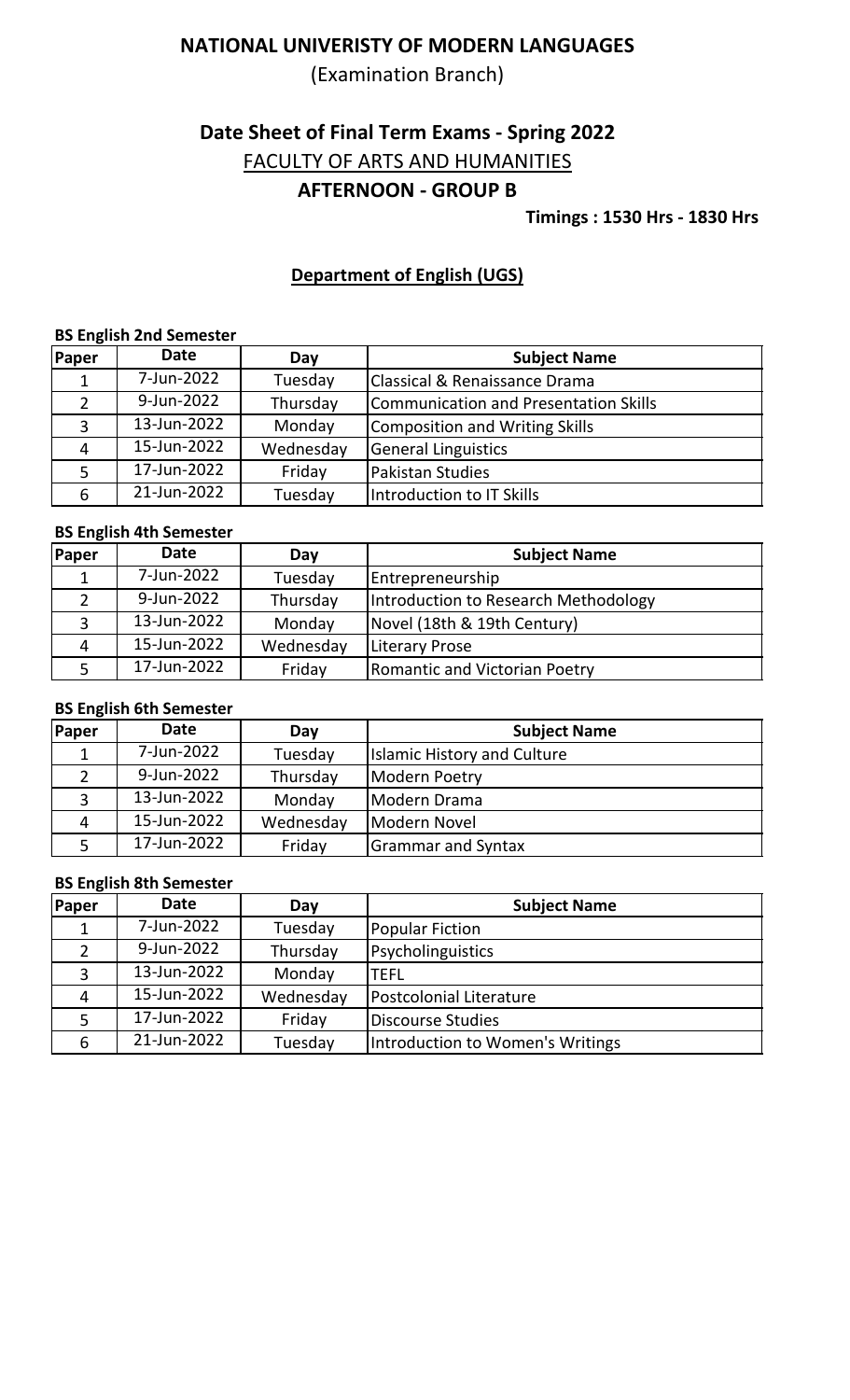(Examination Branch)

# **Date Sheet of Final Term Exams - Spring 2022**

FACULTY OF ARTS AND HUMANITIES

## **MORNING - GROUP A**

**Timings : 0900 Hrs - 1200 Hrs**

## **Department of English (GS)**

## **BS English Bridging Semester**

| Paper | <b>Date</b> | Day       | <b>Subject Name</b>              |
|-------|-------------|-----------|----------------------------------|
|       | 6-Jun-2022  | Monday    | <b>Mathematics</b>               |
|       | 8-Jun-2022  | Wednesday | Academic Writing                 |
| 3     | 10-Jun-2022 | Friday    | Introduction to Literary Studies |
| 4     | 14-Jun-2022 | Tuesday   | Introduction to Language         |
|       | 16-Jun-2022 | Thursday  | <b>Management Skills</b>         |
| 6     | 20-Jun-2022 | Monday    | Introduction to IT Skills        |

### **BS English 1st Semester (Bridging)**

| <b>Paper</b> | <b>Date</b> | --<br>Day | <b>Subject Name</b>                             |
|--------------|-------------|-----------|-------------------------------------------------|
|              | 6-Jun-2022  | Monday    | Introduction to International Relations         |
| 2            | 8-Jun-2022  | Wednesday | Introduction to Environmental Studies           |
| 3            | 10-Jun-2022 | Friday    | Introduction to Pakistani Literature in English |
| 4            | 14-Jun-2022 | Tuesday   | Introduction to Literary Criticism & Theory     |
|              | 16-Jun-2022 | Thursday  | Sociolinguistics                                |

### **BS English 2nd Semester (Bridging)**

| Paper | <b>Date</b> | Day       | <b>Subject Name</b>                |
|-------|-------------|-----------|------------------------------------|
|       | 6-Jun-2022  | Monday    | <b>Islamic History and Culture</b> |
|       | 8-Jun-2022  | Wednesday | Modern Poetry                      |
| 3     | 10-Jun-2022 | Friday    | Modern Drama                       |
| 4     | 14-Jun-2022 | Tuesday   | Modern Novel                       |
|       | 16-Jun-2022 | Thursday  | <b>Grammar and Syntax</b>          |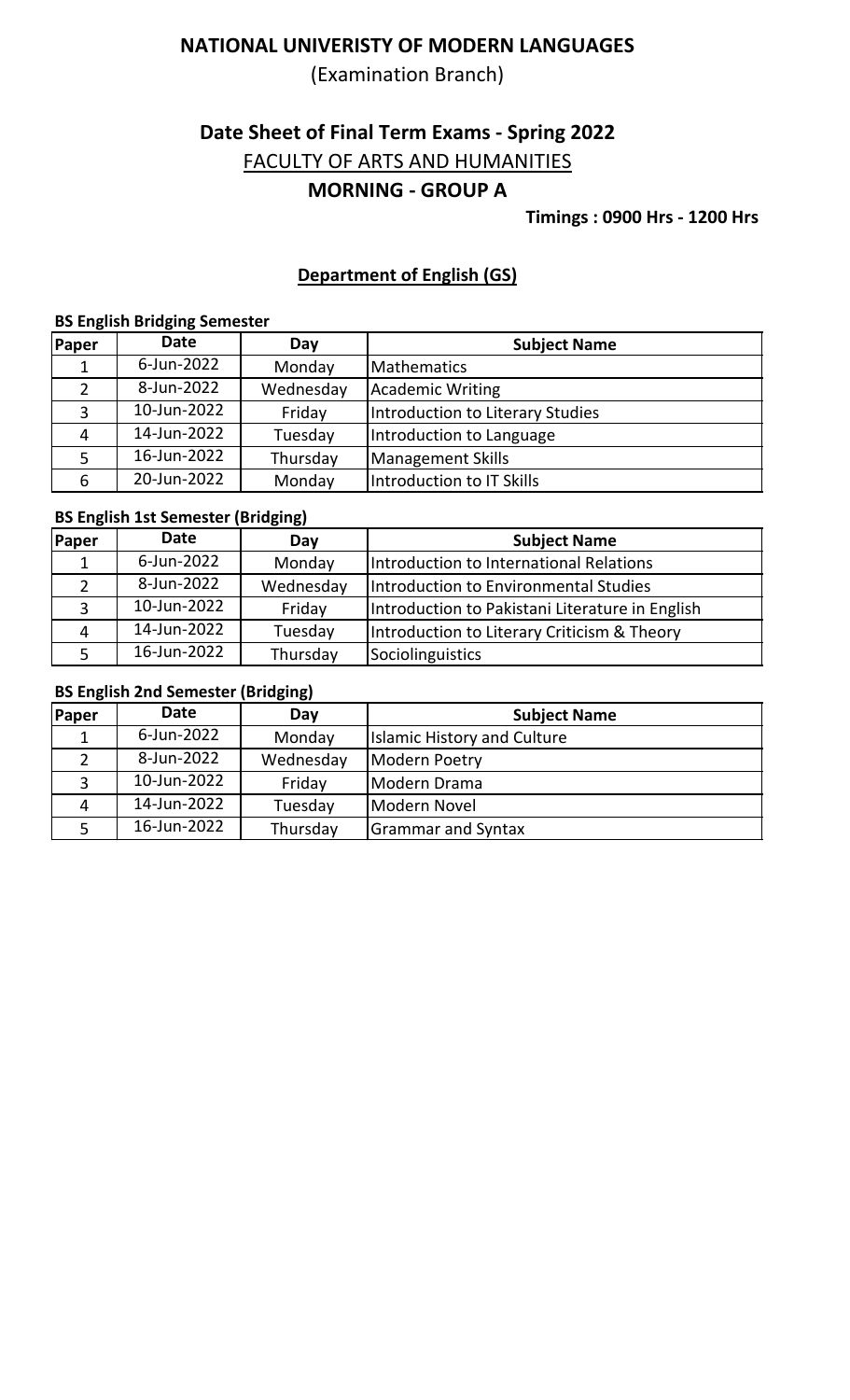(Examination Branch)

# **Date Sheet of Final Term Exams - Spring 2022**

FACULTY OF ARTS AND HUMANITIES

## **MORNING - GROUP B**

#### **Timings : 0900 Hrs - 1200 Hrs**

### **Department of English (GS)**

## **MA English 4th Semester**

| Paper | <b>Date</b> | Day       | <b>Subject Name</b>                 |
|-------|-------------|-----------|-------------------------------------|
|       | 7-Jun-2022  | Tuesday   | <b>Literary Theory and Practice</b> |
|       | 9-Jun-2022  | Thursday  | <b>Translation Studies</b>          |
| 3     | 13-Jun-2022 | Monday    | American Literature                 |
| 4     | 15-Jun-2022 | Wednesday | <b>Postcolonial Literature</b>      |
| 5     | 17-Jun-2022 | Friday    | Semantics and Pragmatics            |
| 6     | 21-Jun-2022 | Tuesday   | <b>Discourse Analysis</b>           |

#### **MA ELT 4th Semester**

| Paper | <b>Date</b> | Day       | <b>Subject Name</b>                                 |
|-------|-------------|-----------|-----------------------------------------------------|
|       | 7-Jun-2022  | Tuesday   | Testing, Assessment and Evaluation                  |
|       | 9-Jun-2022  | Thursday  | Discourse Analysis                                  |
|       | 13-Jun-2022 | Monday    | Use of Audio Visual Aids and Adaptation of Material |
|       | 15-Jun-2022 | Wednesday | <b>Lesson Planning and Microteaching</b>            |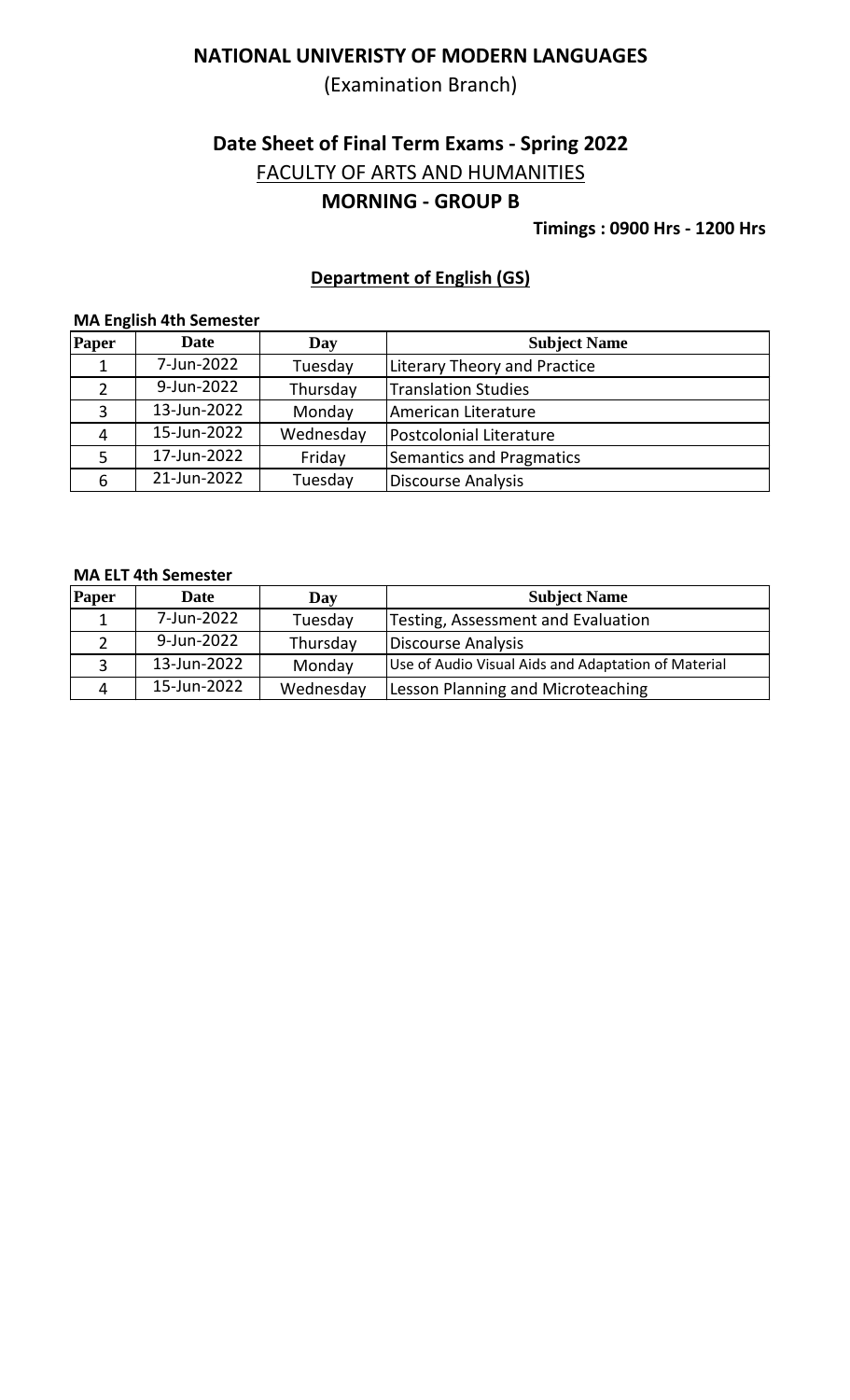(Examination Branch)

# **Date Sheet of Final Term Exams - Spring 2022**

FACULTY OF ARTS AND HUMANITIES

## **AFTERNOON - GROUP A**

**Timings : 1530 Hrs - 1830 Hrs**

## **Department of English (GS)**

#### **BS English Bridging Semester**

| Paper | <b>Date</b> | Day       | <b>Subject Name</b>              |
|-------|-------------|-----------|----------------------------------|
|       | 6-Jun-2022  | Monday    | <b>Mathematics</b>               |
| 2     | 8-Jun-2022  | Wednesday | Academic Writing                 |
| 3     | 10-Jun-2022 | Friday    | Introduction to Literary Studies |
| 4     | 14-Jun-2022 | Tuesday   | Introduction to Language         |
| 5     | 16-Jun-2022 | Thursday  | Management Skills                |
| 6     | 20-Jun-2022 | Monday    | Introduction to IT Skills        |

### **BS English 1st Semester (Bridging)**

| Paper        | <b>Date</b> | Day       | <b>Subject Name</b>                             |
|--------------|-------------|-----------|-------------------------------------------------|
|              | 6-Jun-2022  | Monday    | Introduction to International Relations         |
|              | 8-Jun-2022  | Wednesday | Introduction to Environmental Studies           |
| $\mathbf{R}$ | 10-Jun-2022 | Friday    | Introduction to Pakistani Literature in English |
| 4            | 14-Jun-2022 | Tuesday   | Introduction to Literary Criticism & Theory     |
|              | 16-Jun-2022 | Thursday  | Sociolinguistics                                |

### **BS English 2nd Semester (Bridging)**

| <b>Paper</b> | <b>Date</b> | Day       | <b>Subject Name</b>                |
|--------------|-------------|-----------|------------------------------------|
|              | 6-Jun-2022  | Monday    | <b>Islamic History and Culture</b> |
|              | 8-Jun-2022  | Wednesday | Modern Poetry                      |
| 3            | 10-Jun-2022 | Friday    | Modern Drama                       |
| 4            | 14-Jun-2022 | Tuesday   | Modern Novel                       |
|              | 16-Jun-2022 | Thursday  | <b>Grammar and Syntax</b>          |